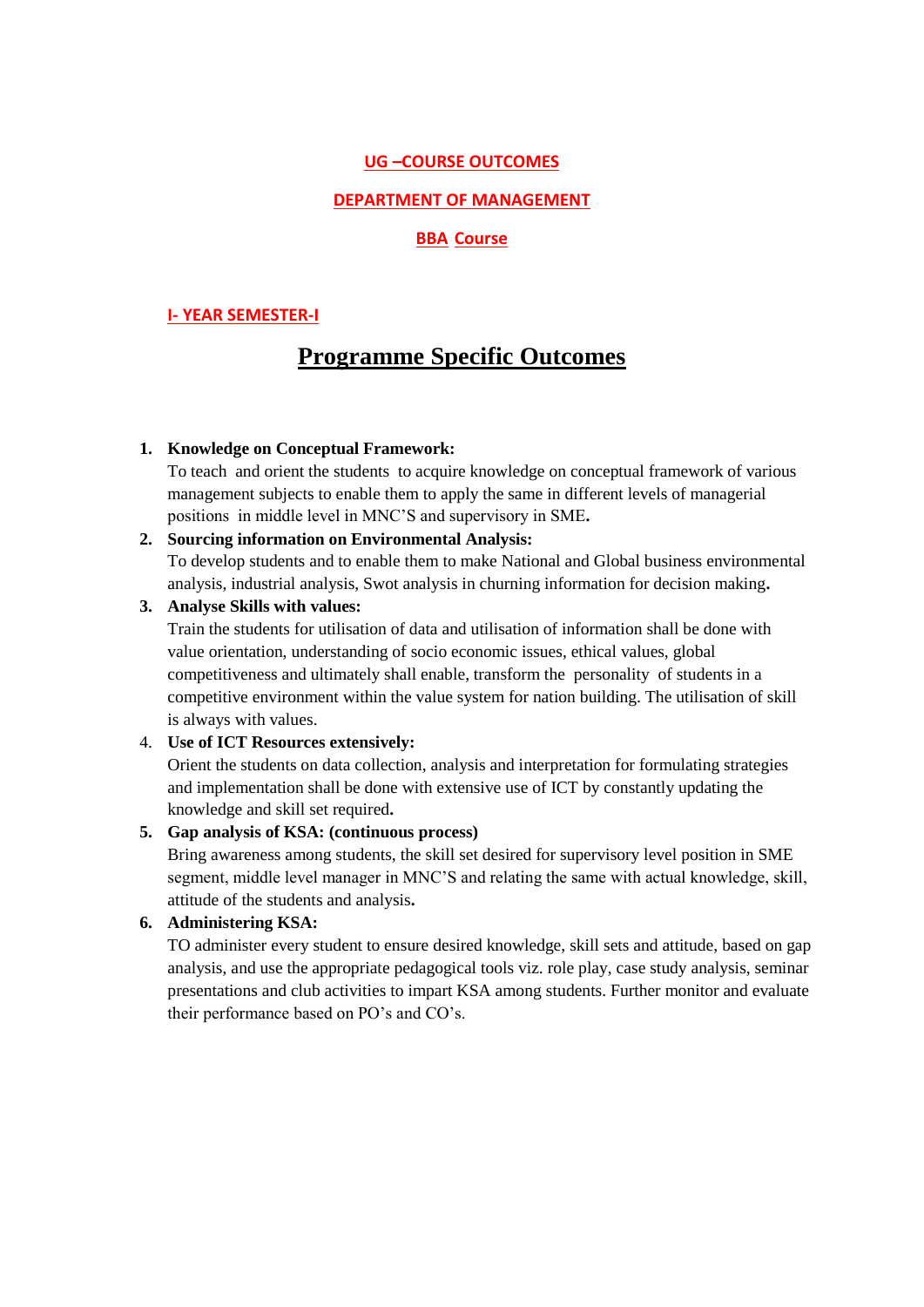# **Course Outcomes**

### **BASICS OF PRINCIPLES OF MANAGEMENT OUTCOMES**

| Code         | <b>Course Title</b>  | <b>Course Type</b> | <b>HPW</b> | <b>Credits</b> |
|--------------|----------------------|--------------------|------------|----------------|
| <b>BB104</b> | <b>PRINICPLES OF</b> | <b>DSC-1A</b>      |            |                |
|              | <b>MANAGEMENT</b>    |                    |            |                |

- 1. To Understand the role, challenges, and opportunities of management.
- 2. To demonstrate

structure of planning and decision making and implement them in management.

- 3. To understand various organizational structures.
- 4. To understand selection process and recruitment procedure.
- 5. To understand emerging issues in Management
- 6. To describe Corporate Social Responsibility of Business towards the society

| <b>Code</b>  | <b>Course Title</b> | <b>Course Type</b> | <b>HPW</b> | <b>Credits</b> |
|--------------|---------------------|--------------------|------------|----------------|
| <b>BB105</b> | <b>Basics of</b>    | <b>DSC-2A</b>      |            |                |
|              | <b>Marketing</b>    |                    |            |                |

# **BASICS OF MARKETING OUTCOMES**

- 1. Students are oriented to be familiar with basic concepts of Marketing Management.
- 2. To impart comprehensive knowledge on social, legal, ethical and technological forces and to make students proficient in the said concepts with the help of brief cases and examples.
- 3. To make students familiar with marketing strategies and developing the strategies and also relate the strategies with the practical case examples to develop the skills.
- 4. To train the students formulating strategies of psychological and sociological factors with examples.
- 5. To comprehensively present the methodology for analyzing and evaluating the marketing problems and solutions and substantiating the case studies.
- 6. To trace all the above aspects in one or two case studies.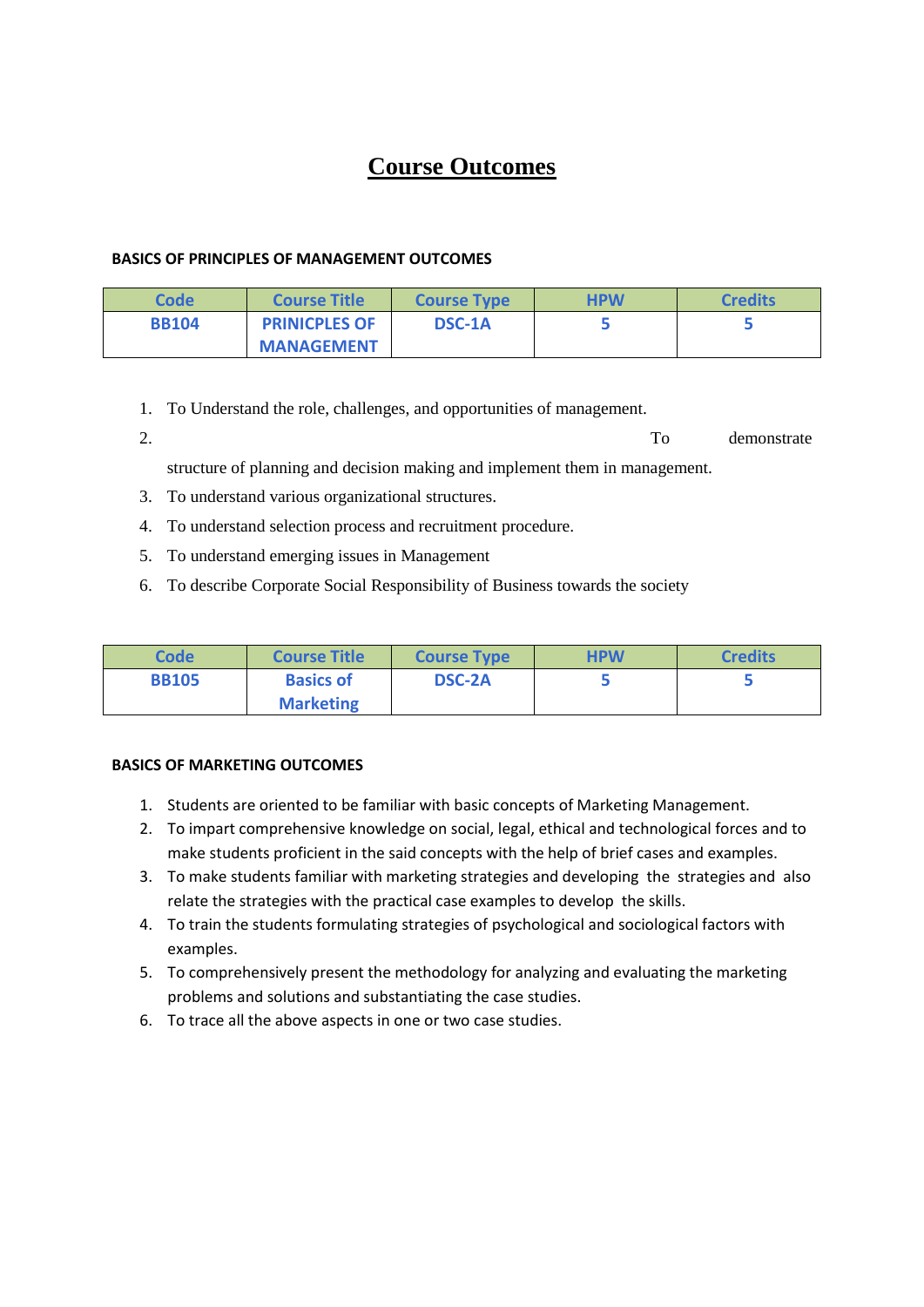| Code         | <b>Course Title</b> | <b>Course Type</b> | <b>HPW</b> | <b>Credits</b> |
|--------------|---------------------|--------------------|------------|----------------|
| <b>BB106</b> | <b>BUSINESS</b>     | <b>DSC-3A</b>      |            |                |
|              | <b>ECONOMICS</b>    |                    |            |                |

### **BASICS OF BUSINESS ECONOMICS OUTCOMES**

- 1. To understand the nature and scope of economics.
- 2. To understand law of demand.
- 3. To summarize the law of diminishing marginal returns.
- 4. To understand Cost concepts and classification of various costs.
- 5. To understand perfect competition and various types of markets.
- 6. To understand techniques of micro economics.